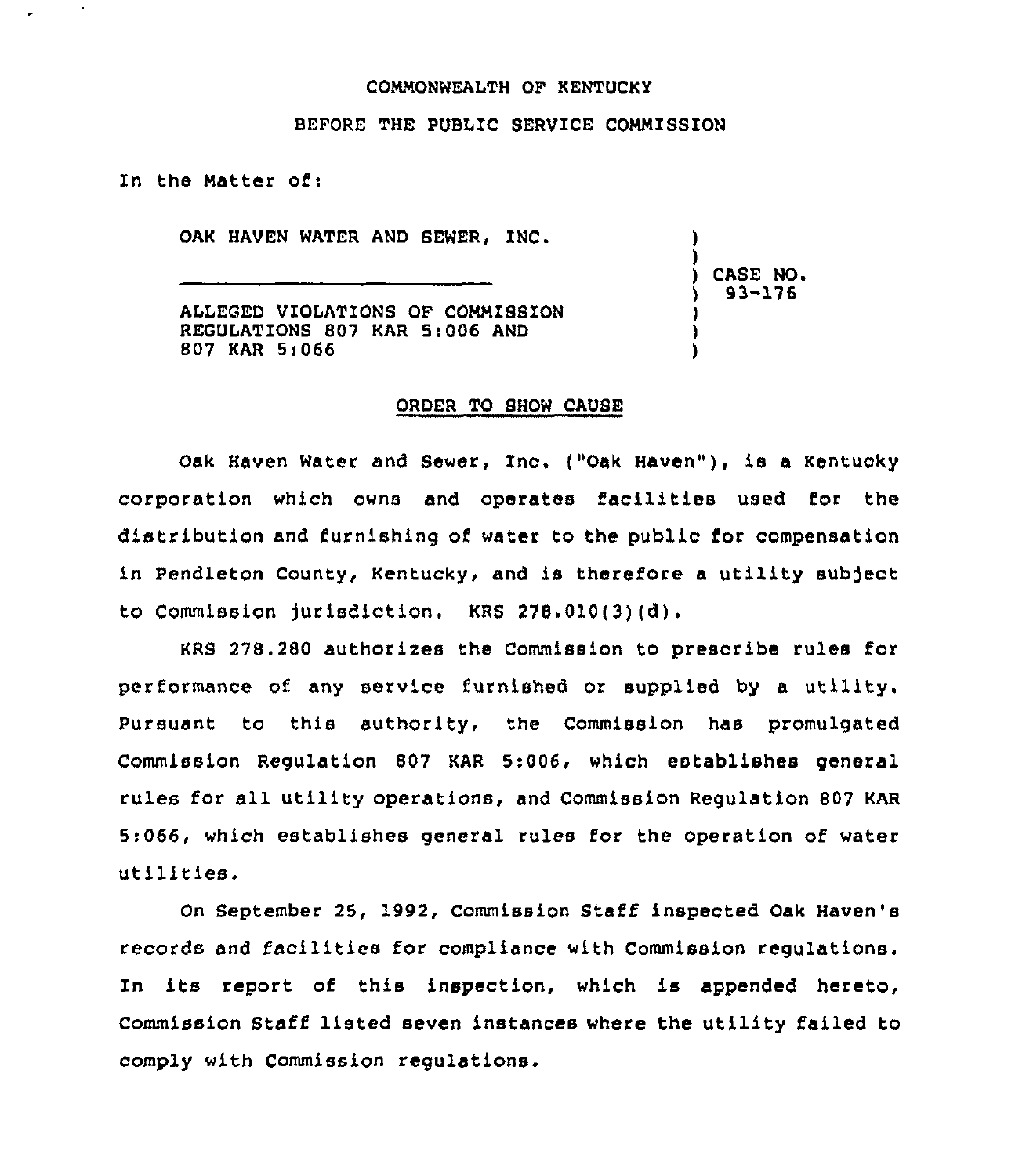Having reviewed the report of this inspection and being otherwise sufficiently advised, the Commission finds that a prima facie showing has been made that Oak Haven is in violation of Commission Regulations 807 KAR 5:006 and 807 KAR 5:066.

The Commission, on its own motion, HEREBY ORDERS that:

l. Oak Haven shall appear before the Commission on July 23, 1993, at 10:00 a.m., Eastern Daylight Time, in Hearing Room 1 of the Commission's offices at 730 Schenkel Lane, Frankfort, Kentucky, for the purpose of presenting evidence concerning the alleged violations of Commission Regulations 807 KAR 5:006 and 807 KAR 5:066, and of showing cause why it should not be subject to the penalties prescribed in KRS 278.990(1) for these alleged violations.

2. Oak Haven shall submit to the Commission, within 20 days of the date of this Order, a written response to the allegations contained herein and to the contents of the Inspection Report.

3. The Utility Inspection Report of September 30, 1992, which is appended hereto, is made part of the record of this proceeding.

4. Any motion requesting an informal conference with Commission Staff to consider the simplification of issues or any other matters which may aid in the handling or disposition of this proceeding shall be filed with the Commission no later than 20 days from the date of this Order.

 $-2-$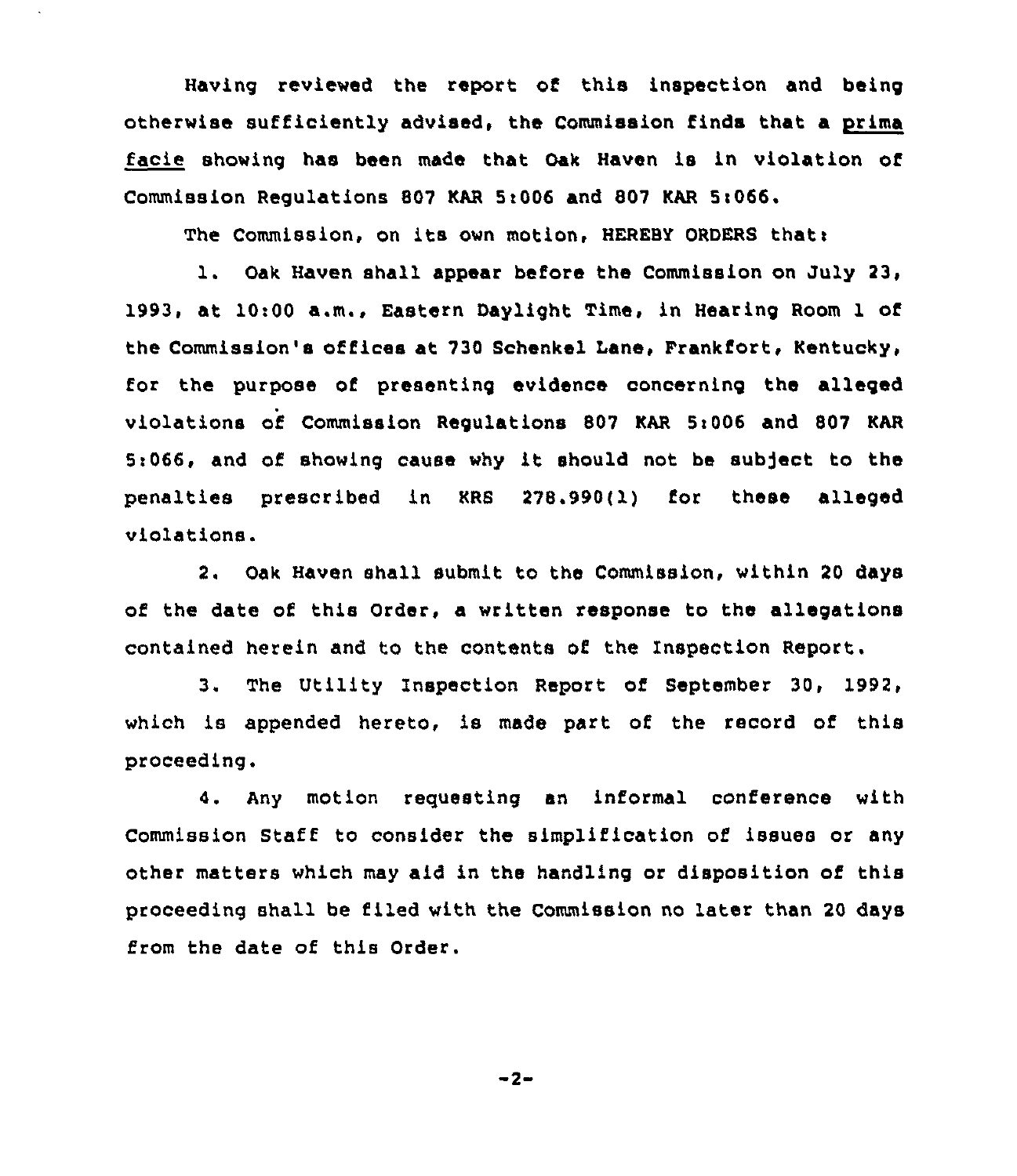Done at Frankfort, Kentucky, this llth day of May, 1993.

PUBLIC SERVICE COMMISSION

ku bi Chairman

Vice Chairman

Comm

ATTEST:

 $\bar{\star}$ 

 $\mathbf{r}^{\prime}$ <u>ill</u> Executive Director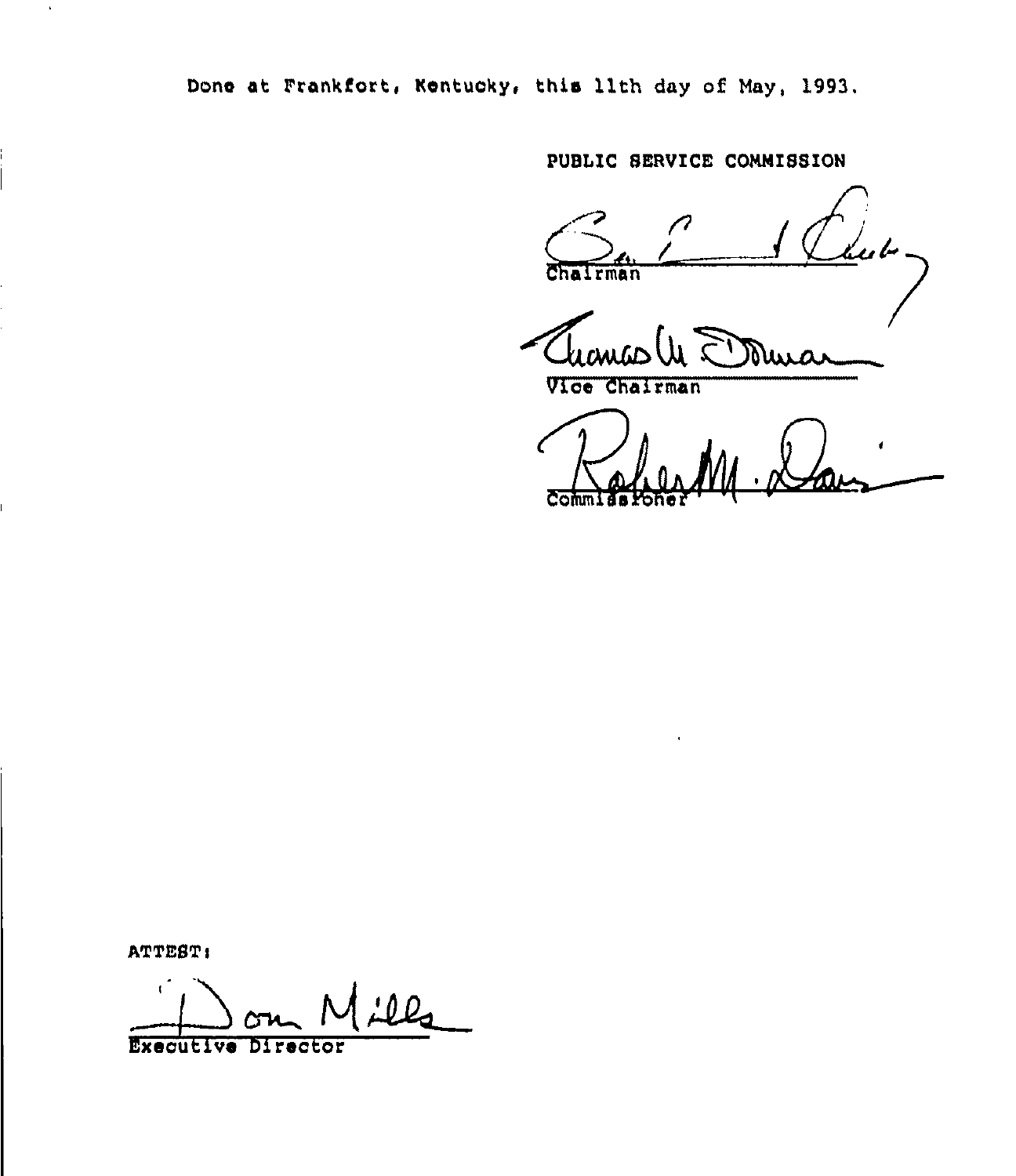# APPENDIX TO AN ORDER OF THE KENTUCKY PUBLIC SERVICE COMMISSION IN CASE NO. 93-176 DATED MAY 11, 1993 Commonwealth of Kentucky Public Service Commission

### UTILITY INSPECTION REPORT

## Oak Haven Water and Sewer, Inc. Water Division Palmouth, Kentucky

Utility operations, utility maintenance, utility management and their effect on utility services are a primary concern of the Commlsslon and this Division. Our ongoing inspection program ls an expression of this concern. During each inspection, I am stressing: (1) the importance of periodic testing of customers' meters, (2) the importance of accounting for all water purchased and/or produced, (3) the need for surveillance of system operations and  $(4)$  the significance of good operating records.

The subject inspection was made September 25, 1992. The utility consists of a distribution system operating ln Pendieton County, Kentucky. It has approximately <sup>41</sup> customers on its system. The utility representative providing information and assistance during this inspection was Marvin Conrad of the Company.

The Company's facility operations and its office procedures were reviewed for ccmpIlance with the Kentucky Revised Statutes (KRs 278) and the public service Commission Regulations (807 KAR) . The following deficiencies were noted:

- 1. The utility is not filing the periodic<br>("Quarterly") meter report with the Commission as required in accordance with 807 KAR 5:006, Section 3(2).
- 2. The utility does not publish its telephone number ln its service area as specified ln <sup>807</sup> KAR Si006, Section 13(la).

٠